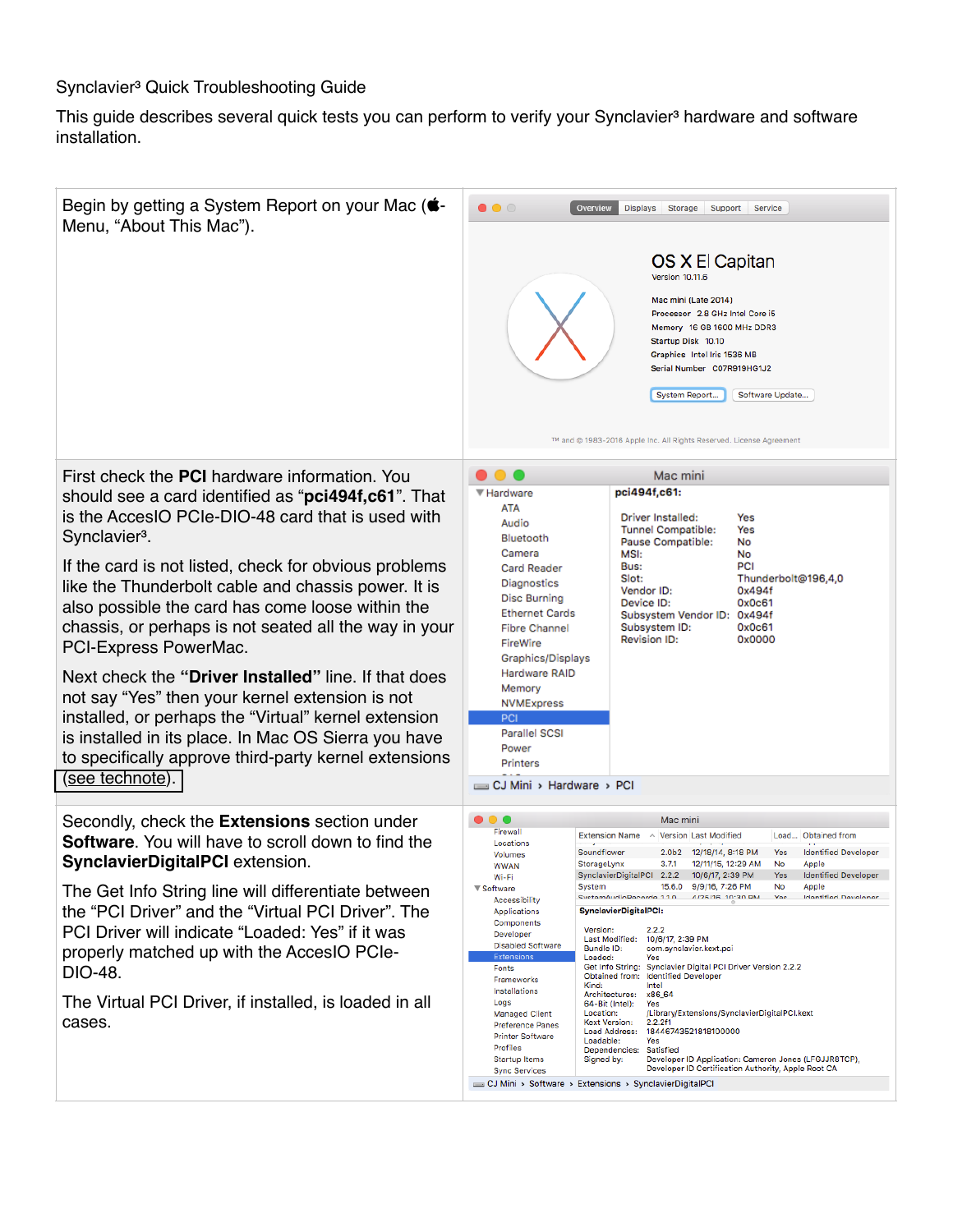| Next, launch the Synclavier <sup>3</sup> application while you<br>are holding the shift key. Holding the shift key will<br>prevent the Synclavier <sup>®</sup> Real Time Software from<br>automatically starting up.<br>Look at the <b>Control</b> menu, and you should see a<br>menu option to Launch BTB1 Test. Launch the<br>BTB1 Test from the Control Menu.<br>The <b>BTB1 Test</b> performs a low-level data transfer<br>between your Mac and your Synclavier® hardware.<br>The test opens up in its own window using the Mac<br>OS Terminal application.<br>If your Synclavier <sup>®</sup> hardware is powered off you will<br>see the message No M512k card found for<br>M512k cable test and No poly memory<br>available for test.<br>The Registers Test would fail, for example, if the<br>BTB-1 Bus Transceiver was not connected the<br>Accesio PCI-DIO-48 Digital I/O Card.<br>In some cases the read and write timings may need<br>to be adjusted. Factors such as power supply | Synclavier <sup>3</sup><br>File<br>Edit Window<br>Terminal<br>Control Help<br>$\bullet\bullet\circ$<br><b>Start Real Time</b><br>$_{\rm \#R}$<br>Sync<br>Quit Synclavier <sup>3</sup><br><b>HQ</b><br><b>Force Quit</b><br><b>Start MONITOR</b><br><b>Start LOGGER Test</b><br>Close Sound File Import Window<br><b>Launch BTB1Test</b><br><b>Show Serial Ports</b><br><b>Close Serial Port</b><br>cameronjones - BTB1Test - BTB1Test - 71×28<br>Start of BTB1Test Program (OS X 8/1/2015)<br>Looking for PCI/PCIe cards<br>Vendor ID 494f Device ID 0c61<br>BTB-1 revision 1 identified<br>OK: Board pci494f, c61 found; beginning tests<br>Testing the Registers on board pci494f, c61<br>Registers OK<br>OK: Cycle times in use:<br>poly_read_time<br>6<br>poly_write_time<br>6<br>generic_read_time 10<br>generic_write_time 10<br>OK: Preparing for Cable Test<br>Performing Cable Test using M512k Memory<br>Cable OK<br>OK: Looking for Polyphonic Synthesizer for Cable Test<br>Performing Cable Test using Polyphonic Synthesizer<br>Cable OK |
|------------------------------------------------------------------------------------------------------------------------------------------------------------------------------------------------------------------------------------------------------------------------------------------------------------------------------------------------------------------------------------------------------------------------------------------------------------------------------------------------------------------------------------------------------------------------------------------------------------------------------------------------------------------------------------------------------------------------------------------------------------------------------------------------------------------------------------------------------------------------------------------------------------------------------------------------------------------------------------------------|--------------------------------------------------------------------------------------------------------------------------------------------------------------------------------------------------------------------------------------------------------------------------------------------------------------------------------------------------------------------------------------------------------------------------------------------------------------------------------------------------------------------------------------------------------------------------------------------------------------------------------------------------------------------------------------------------------------------------------------------------------------------------------------------------------------------------------------------------------------------------------------------------------------------------------------------------------------------------------------------------------------------------------------------------------|
| voltage and bus loading affect the timing<br>requirements.<br>The Logger performs a detailed self-test of the<br>Polyphonic Sampling hardware in your system.<br>The Logger test will occasionally report a small<br>number of errors with one of the "Phase                                                                                                                                                                                                                                                                                                                                                                                                                                                                                                                                                                                                                                                                                                                                   | OK: Looks like a poly system is available for testing<br>Note: Test will run forever. Halt test with ctrl-c<br>Time: 0:00:45 Megs:<br>14 Write MB/Min: 52 Read MB/Min: 18<br>٠<br>$\bullet\bullet\circ$<br>Synclavier <sup>3</sup> Terminal<br>Error log diagnostic - 2015/01/01<br>$\mathbf{2}$<br>Iteration #<br><b>Bin #1</b><br>Test<br>Errors<br>Test<br><b>Errors</b>                                                                                                                                                                                                                                                                                                                                                                                                                                                                                                                                                                                                                                                                            |
| Accumulators". This is due to microscopic timing<br>differences between your Mac and your<br>Synclavier <sup>®</sup> hardware and is not indicative of an<br>actual hardware problem.                                                                                                                                                                                                                                                                                                                                                                                                                                                                                                                                                                                                                                                                                                                                                                                                          | 0<br>D16 timer load<br>Serial chain<br>0<br>0<br>0<br>Poly memory addressing<br>D16 vs. D3 timer<br>0<br><b>Poly Memory</b><br>D4567 Mpy./Divide<br>0<br>Phase accumulator #1<br>Ø<br>External memory<br>Ø<br>Phase accumulator #2<br>1<br>0<br><b>M64K clocks</b><br>Sample rate generator<br>For accurate results<br>0<br>A/D controller<br>you must prevent your<br>Amplitude computer #1<br>0<br>computer display from<br>Amplitude computer #2<br>sleeping while the<br>Wave bus<br>0<br>tests are running.<br><b>Envelope bus</b><br>0<br>Oscillator swap<br>0<br>Testing 16 Mbytes of Poly memory in bin 1<br>- Addressing Test with random interference:<br>Writing to Mbyte 5<br><break> - Exit<br/><s> - Select tests</s></break>                                                                                                                                                                                                                                                                                                            |